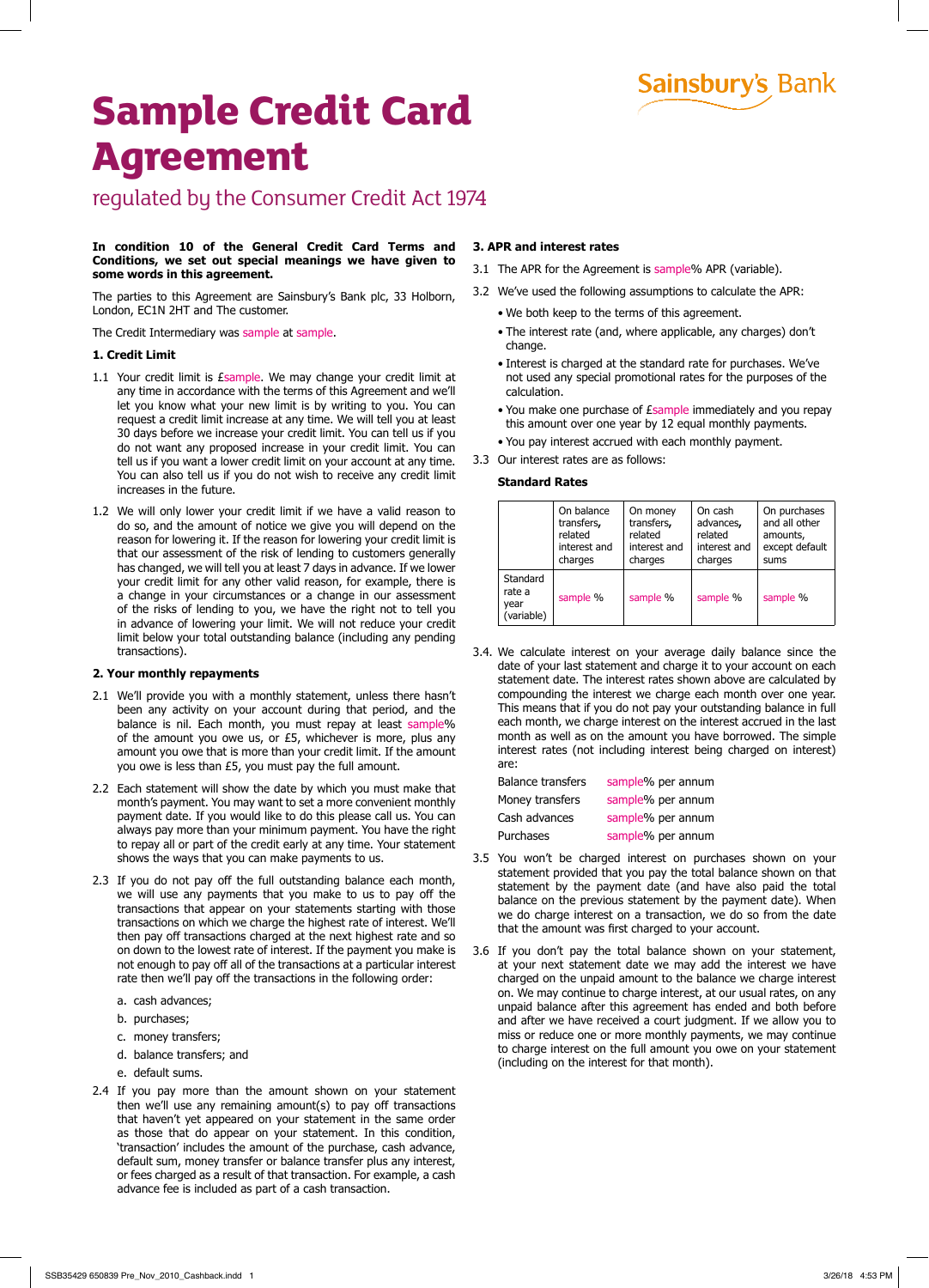3.7 We may change the interest rates applicable to your account for any valid reason listed below. This includes changing the rate of interest applicable to the types of transaction listed above or introducing new interest charges.

Valid reasons for varying your interest rate are:

- to reflect a change in the Bank of England base rate;
- to reflect changes to the law, regulations, codes of practice or the way we are regulated;
- to reflect changes in the costs to us of providing your account and the services and facilities available on it (including changes in technology we use);
- to reflect our assessment of the risk associated with your borrowing based upon behaviour or information obtained from Credit Reference Agencies;
- to ensure we continue to operate our business in a financially prudent manner and remain competitive in the market.
- 3.8 If we lower your interest rates, we may let you know before the change takes effect. If we increase any of the interest rates we charge under this agreement we'll tell you at least two months' before making the change. The new rates will apply to transactions and to your outstanding balance from the date the rate changes (which will be stated in our notice to you). You may notify us before the change takes effect that you want to close your account and repay your balance at the existing interest rate. If you do this, you must stop making any transactions, cancel recurring transactions and destroy all cards.

## **4. Total Amount Payable**

- 4.1 The total amount payable would be Esample based on the following assumptions:
	- 1. You and we keep to the terms of the agreement;
	- 2. You use your card to make a purchase of *Esample* at the start of the agreement;
	- 3. You repay that amount over the course of 1 year from the date of the transaction starting the month after you have made the purchase and you repay that amount, together with the interest charges accrued each month, by 12 equal monthly payments at the standard rate for purchases set out above;
	- 4. The interest rate (and, where applicable, any charges) don't change; and
	- 5. Your final payment clears all capital, interest and other charges outstanding.
- 4.2 If you have chosen the cashback option, once a year we'll give you a rebate of 0.25% of the value of all purchases that qualify on your account during the previous year. The rebates will be shown on the statement for the month after each anniversary of the date on which you opened your account.

All purchases qualify for a rebate except those which are:

- Refunded to your account; or
- Charged to your account in any month if, on the statement date, either the total amount you owe exceeds your credit limit by at least 50%, or you›ve failed to make your minimum payment for the previous month by the payment date.

We'll not give any rebate when it would otherwise be due if this agreement has already ended.

## **5. Charges**

- 5.1 We may charge a fee on the amount of a balance transfer or money transfer. This will vary dependent on your current offer. You can find out what this is by calling us. We charge a cash fee of sample% (at least *Esample*) for cash advances made in the UK or abroad. We may also limit the amount of your overall balance that can be made up of cash advances to a percentage of your overall credit limit. This is known as a cash limit.
- 5.2 If we apply this cash limit we'll tell you what that limit is and if it changes at any time. We may apply a limit to the amount you may draw from your account as cash advances within any one day or any other period we tell you. If we increase your cash

```
Sainsbury's Bank
```
limit, we will tell you at least 30 days before we do so. If we lower your cash limit because our assessment of the risk of lending to customers generally has changed, we will give you 7 days' notice. If we lower your cash limit because there is a change in your circumstances or a change in our assessment of the risks of lending to you, we have the right not to tell you in advance of lowering your limit.

- 5.3 We'll charge:
	- £12 each month in which a minimum payment amount that should have been paid remains outstanding.
	- £12 each month where you are over your credit limit when your statement is produced;
	- £12 each time a direct debit, cheque or other item is not paid, including a cheque which you write.
- 5.4 If you make transactions in a foreign currency, we'll change the amount of the transaction to pounds sterling at the payment scheme exchange rate used by the payment system (e.g. Mastercard, or Visa, depending on your card type) on the date the transaction is passed to us by them. You can find out the indicative payment scheme exchange rate by visiting www.mastercard.co.uk/en-gb/consumers/get-support/convertcurrency.html or

www.visaeurope.com/making-payments/exchange-rates.

We'll charge a non-sterling transaction fee of sample% of the value of each foreign-currency transaction. We may also charge you £5 for changing your statement date if you have already asked us to change the date twice in the last six months.

- 5.5 We may change any fee or charge, or introduce new charges under this agreement to:
	- reflect changes to the law, codes of practice or the way we are regulated;
	- reflect changes in the costs to us of providing your account and the services and facilities available on it (including changes in technology we use);
	- reflect our assessment of the risk associated with your borrowing based upon behaviour or information obtained from Credit Reference Agencies;
	- ensure we continue to operate our business in a financially prudent manner and remain competitive in the market. If we do this, we will give you at least 30 calendar days' notice, unless the change is to your benefit, in which case we may make the change immediately.

#### **6. Right of Withdrawal**

6.1 You have the right under section 66A of the Consumer Credit Act 1974 to withdraw from this agreement within a period of 14 calendar days, starting the day after the day you receive a copy of your agreement with your credit card. You don't need to give us any reason. In order to exercise this right you must write to us at Sainsbury's Bank Credit Cards, PO Box 10592, Wigston, LE18 9GZ or call 08085 40 50 60. If you exercise your right to withdraw and you have used your card or card details for transactions during the withdrawal period, you must repay any outstanding balance, including any interest due, without delay and no later than 30 calendar days after you have given us notice of withdrawal. You can contact us to find out the amount of interest payable for each day and we will tell you without delay. You can make a payment through online banking, by telephone banking (if registered) or by post.

### **7. Missing Payments**

- 7.1 Missing payments could have severe consequences and make obtaining credit more difficult in the future. We may report any missed payments to a credit reference agency.
- 7.2 We may also take legal action against you if you do not make payments when they are due. If that action is successful, we may apply to enforce that judgment in a number of ways including getting a charging order against your home or an inhibition if your home is in Scotland. This means that, if your house is sold, the amount you owe us can be paid out of the proceeds of sale.